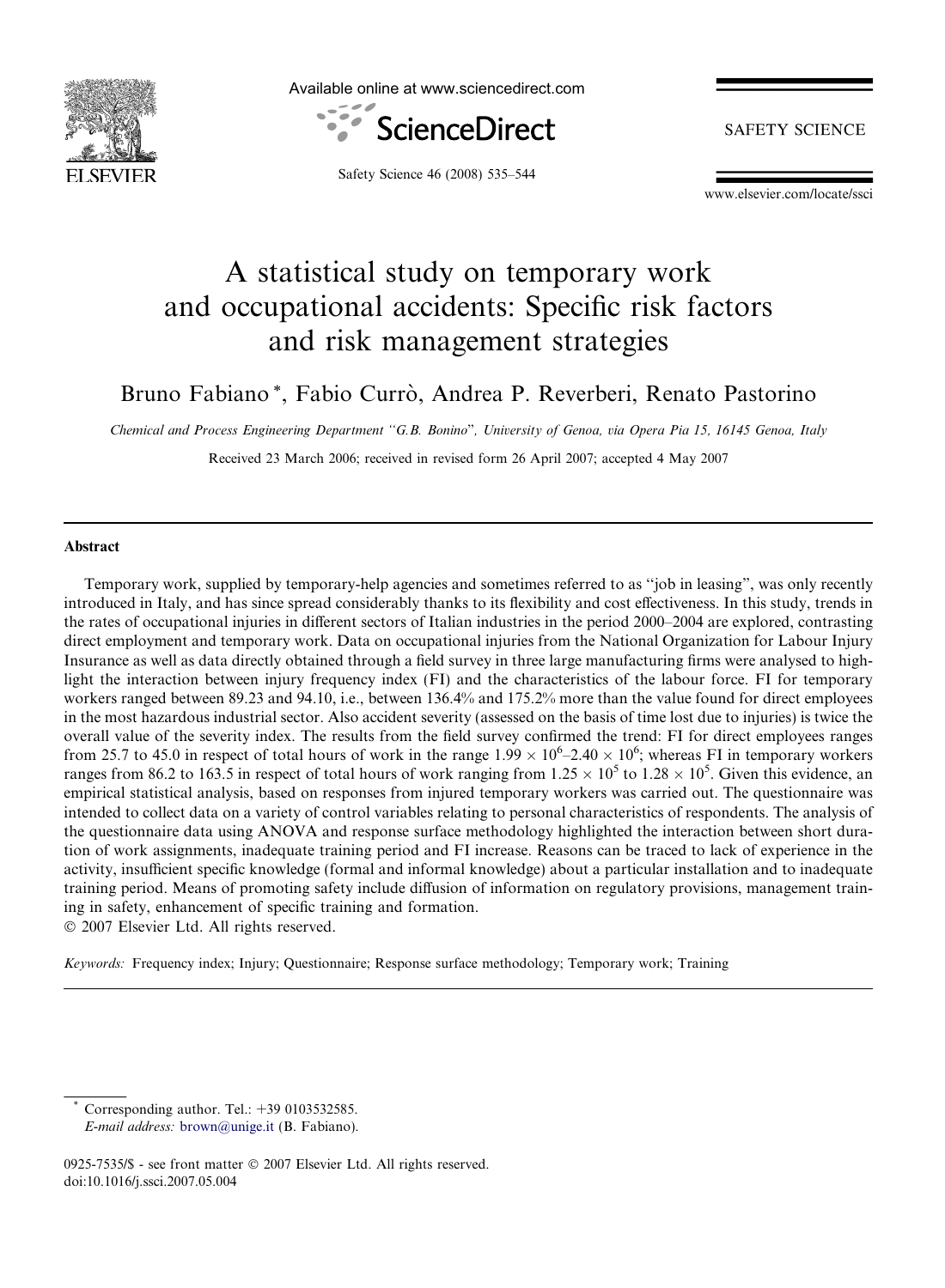## 1. Introduction

On a national level, Italy has enjoyed declining trends in the number and rates of occupational fatalities and injuries for more than three decades. While these figures are encouraging, far too many preventable injuries are still occurring.

The factors influencing accident frequency can be divided into the following categories:

- technical factors: low automation, multi-product industries, discontinuous operating cycles, non standardized production affect safety negatively, since they require a greater interaction between man and devices. On the other hand, a reduction in individual exposure to severe hazards was reported where mechanized processes and equipment were introduced in the mining ([Asogwa, 1988](#page--1-0)) and the logging industry [\(Laflamme and Cloutier, 1988](#page--1-0));
- economical factors, e.g., general economic situation ([Saari, 1982\)](#page--1-0), unemployment rate, labour and socialinsurance legislation, ([Blank et al., 1996\)](#page--1-0);
- labour organization, e.g., management system and performance, work practice, oversight, communication structure, etc.;
- environmental conditions: about half the accidents in Italy are related to labour environment ([Fabiano](#page--1-0) [et al., 2001](#page--1-0)) and they could be prevented by rather simple lay-out and protection measures, which however prove extremely difficult or even unfeasible in small concerns, because of operating, economic and/or space constraints ([Fabiano et al., 2004](#page--1-0));
- human factors, both individual and inter-individual, e.g., workload, experience and training, competence, fatigue, etc.

Current market conditions often make it necessary to resort to outsourcing to remain competitive, particularly by employing external and precarious human resources. In fact, in the last 20 years there has been a significant growth in labour governed by casual, part-time, subcontract or franchised arrangements, virtually in all OECD countries (less so in Italy, Canada and Luxenbourg) ([Ferrie et al., 1999](#page--1-0)). Results of international research seem to point out that precarious labour is associated with increased fatalities, occupational injuries, illness, in various industry sectors across a number of countries ([Kochan et al., 1994; Morris, 1999; Mayhew](#page--1-0) [and Quinlan, 1999\)](#page--1-0). Temporary work (i.e., a job arrangement whereby workers are hired out to firms by Temporary Work Agencies) is a sort of labour outsourcing and precarious work. This kind of work arrangement, sometimes referred to as ''job in leasing", has only recently become widespread in Italy. Due to the flexibility and cost effectiveness of this contract, in the last few years Italy has experienced constant growing rates of temporary work. The whole number of contracts provided by temporary work agencies soared from 194,835 in 1999 to 744,438 in 2003, corresponding to an average increase of about 56.4% per year. Virtually, every industrial sector shared this trend, with an average daily percentage of temporary workers corresponding to 1% of ''in-house employees", for all industrial sectors in the year 2003. Process, metal–mechanic and transport sectors displayed the highest average daily percentage of temporary workers, amounting to about 3% of direct employees. In the same year, the average EC daily incidence of temporary work was 1.5%, with higher values in the UK (3.2%) and in the Netherlands (4.5%), while the daily incidence in the United States was 2.5%. Despite the international diffusion of temporary work, in the open literature there is little information on possible safety implications and contributing factors of occupational injuries. Moreover, even if most safety-related regulations and safety management systems already incorporate provisions for the management of contractors, a striking number of injuries occurs among ''non in-house employees". In Spain, 60% of occupational injuries occurred to temporary workers, with a rate nearly three times that of those in permanent jobs ([Artiles and Alos-Moner, 1999](#page--1-0)). A survey conducted among three manufacturing industries of the plastic sector in the USA, showed that the trend of accident rate over the years 1993–1998 does not appear to be a steady one, either for direct employees, or for temporary workers. However, the evidence obtained from such research indicates that the injury rate for temporary workers is constantly higher (from 2.6 to 3.8 times) than the one recorded for permanent employees ([Morris, 1999](#page--1-0)).

This paper offers a perspective on the trends in the rates of occupational injuries in the main sectors of Italian industries, during the period 2000–2004, contrasting direct employment and temporary work and